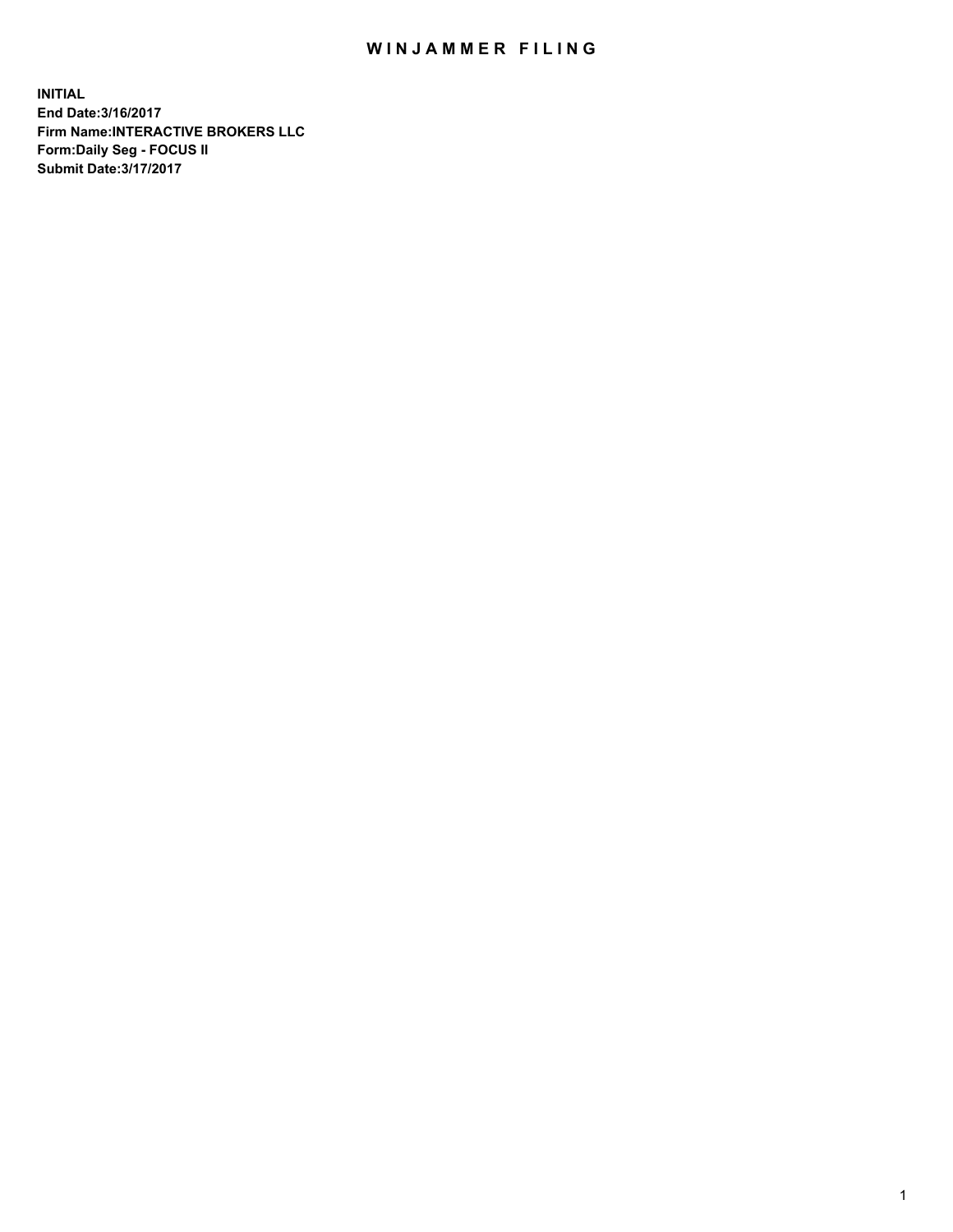## **INITIAL End Date:3/16/2017 Firm Name:INTERACTIVE BROKERS LLC Form:Daily Seg - FOCUS II Submit Date:3/17/2017 Daily Segregation - Cover Page**

| Name of Company<br><b>Contact Name</b><br><b>Contact Phone Number</b><br><b>Contact Email Address</b>                                                                                                                                                                                                                          | <b>INTERACTIVE BROKERS LLC</b><br>James Menicucci<br>203-618-8085<br>jmenicucci@interactivebrokers.c<br>om |
|--------------------------------------------------------------------------------------------------------------------------------------------------------------------------------------------------------------------------------------------------------------------------------------------------------------------------------|------------------------------------------------------------------------------------------------------------|
| FCM's Customer Segregated Funds Residual Interest Target (choose one):<br>a. Minimum dollar amount: ; or<br>b. Minimum percentage of customer segregated funds required:%; or<br>c. Dollar amount range between: and; or<br>d. Percentage range of customer segregated funds required between:% and%.                          | $\overline{\mathbf{0}}$<br>0<br>155,000,000 245,000,000<br>0 <sub>0</sub>                                  |
| FCM's Customer Secured Amount Funds Residual Interest Target (choose one):<br>a. Minimum dollar amount: ; or<br>b. Minimum percentage of customer secured funds required:%; or<br>c. Dollar amount range between: and; or<br>d. Percentage range of customer secured funds required between:% and%.                            | $\overline{\mathbf{0}}$<br>$\overline{\mathbf{0}}$<br>80,000,000 120,000,000<br>00                         |
| FCM's Cleared Swaps Customer Collateral Residual Interest Target (choose one):<br>a. Minimum dollar amount: ; or<br>b. Minimum percentage of cleared swaps customer collateral required:% ; or<br>c. Dollar amount range between: and; or<br>d. Percentage range of cleared swaps customer collateral required between:% and%. | $\overline{\mathbf{0}}$<br>$\overline{\mathbf{0}}$<br>0 <sub>0</sub><br><u>00</u>                          |

Attach supporting documents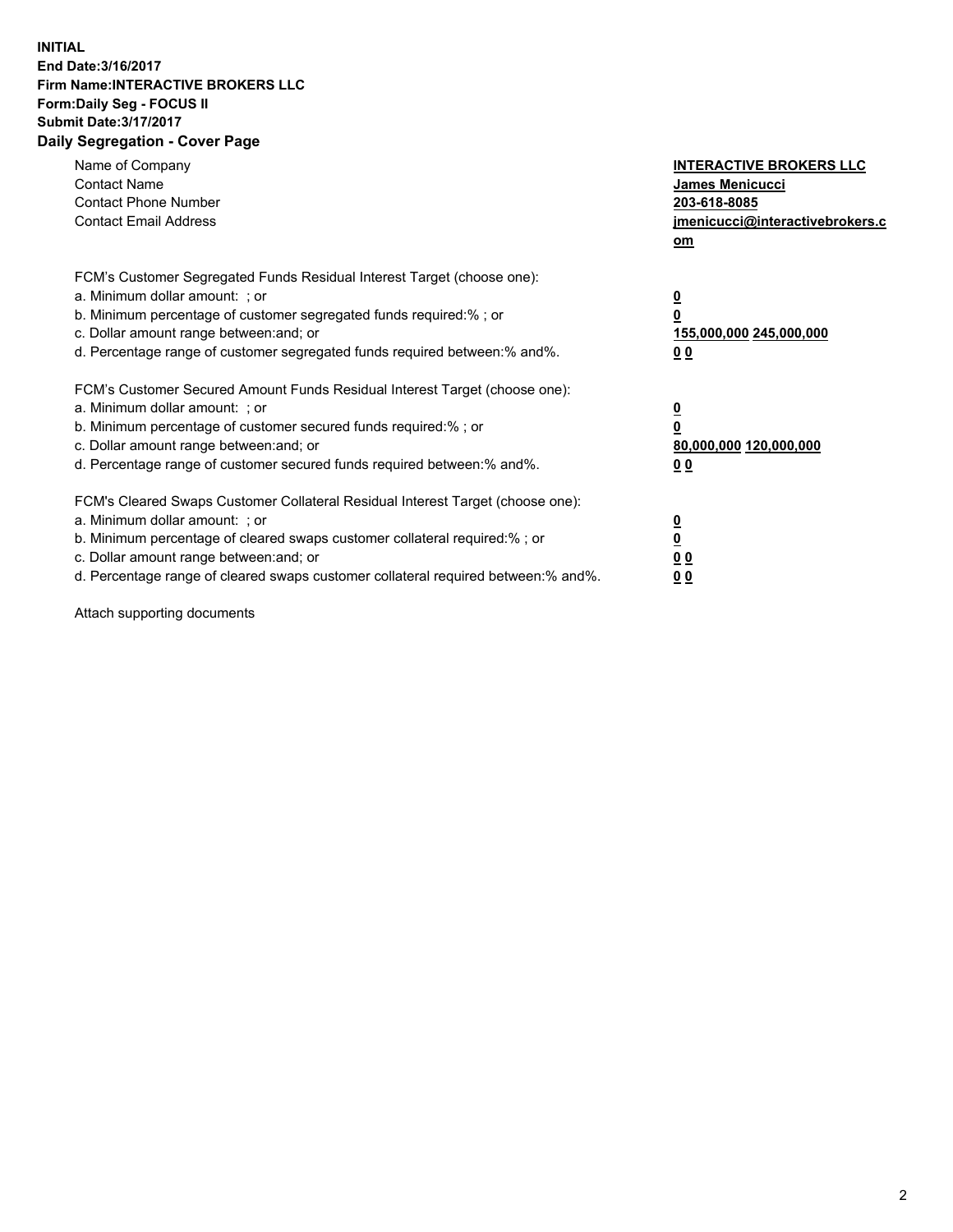## **INITIAL End Date:3/16/2017 Firm Name:INTERACTIVE BROKERS LLC Form:Daily Seg - FOCUS II Submit Date:3/17/2017**

## **Daily Segregation - Secured Amounts** Foreign Futures and Foreign Options Secured Amounts Amount required to be set aside pursuant to law, rule or regulation of a foreign government or a rule of a self-regulatory organization authorized thereunder **0** [7305] 1. Net ledger balance - Foreign Futures and Foreign Option Trading - All Customers A. Cash **396,991,371** [7315] B. Securities (at market) **0** [7317] 2. Net unrealized profit (loss) in open futures contracts traded on a foreign board of trade **2,739,784** [7325] 3. Exchange traded options a. Market value of open option contracts purchased on a foreign board of trade **155,043** [7335] b. Market value of open contracts granted (sold) on a foreign board of trade **-20,481** [7337] 4. Net equity (deficit) (add lines 1. 2. and 3.) **399,865,717** [7345] 5. Account liquidating to a deficit and account with a debit balances - gross amount **60,839** [7351] Less: amount offset by customer owned securities **0** [7352] **60,839** [7354] 6. Amount required to be set aside as the secured amount - Net Liquidating Equity Method (add lines 4 and 5) **399,926,556** [7355] 7. Greater of amount required to be set aside pursuant to foreign jurisdiction (above) or line 6. **399,926,556** [7360] FUNDS DEPOSITED IN SEPARATE REGULATION 30.7 ACCOUNTS 1. Cash in banks A. Banks located in the United States **24,500,000** [7500] B. Other banks qualified under Regulation 30.7 **0** [7520] **24,500,000** [7530] 2. Securities A. In safekeeping with banks located in the United States **420,280,200** [7540] B. In safekeeping with other banks qualified under Regulation 30.7 **0** [7560] **420,280,200** [7570] 3. Equities with registered futures commission merchants A. Cash **0** [7580] B. Securities **0** [7590] C. Unrealized gain (loss) on open futures contracts **0** [7600] D. Value of long option contracts **0** [7610] E. Value of short option contracts **0** [7615] **0** [7620] 4. Amounts held by clearing organizations of foreign boards of trade

- A. Cash **0** [7640] B. Securities **0** [7650] C. Amount due to (from) clearing organization - daily variation **0** [7660] D. Value of long option contracts **0** [7670] E. Value of short option contracts **0** [7675] **0** [7680] 5. Amounts held by members of foreign boards of trade A. Cash **84,875,212** [7700] B. Securities **0** [7710] C. Unrealized gain (loss) on open futures contracts **-1,777,334** [7720] D. Value of long option contracts **155,043** [7730] E. Value of short option contracts **-20,481** [7735] **83,232,440** [7740] 6. Amounts with other depositories designated by a foreign board of trade **0** [7760] 7. Segregated funds on hand **0** [7765] 8. Total funds in separate section 30.7 accounts **528,012,640** [7770] 9. Excess (deficiency) Set Aside for Secured Amount (subtract line 7 Secured Statement Page 1 from Line 8) **128,086,084** [7380] 10. Management Target Amount for Excess funds in separate section 30.7 accounts **80,000,000** [7780]
- 11. Excess (deficiency) funds in separate 30.7 accounts over (under) Management Target **48,086,084** [7785]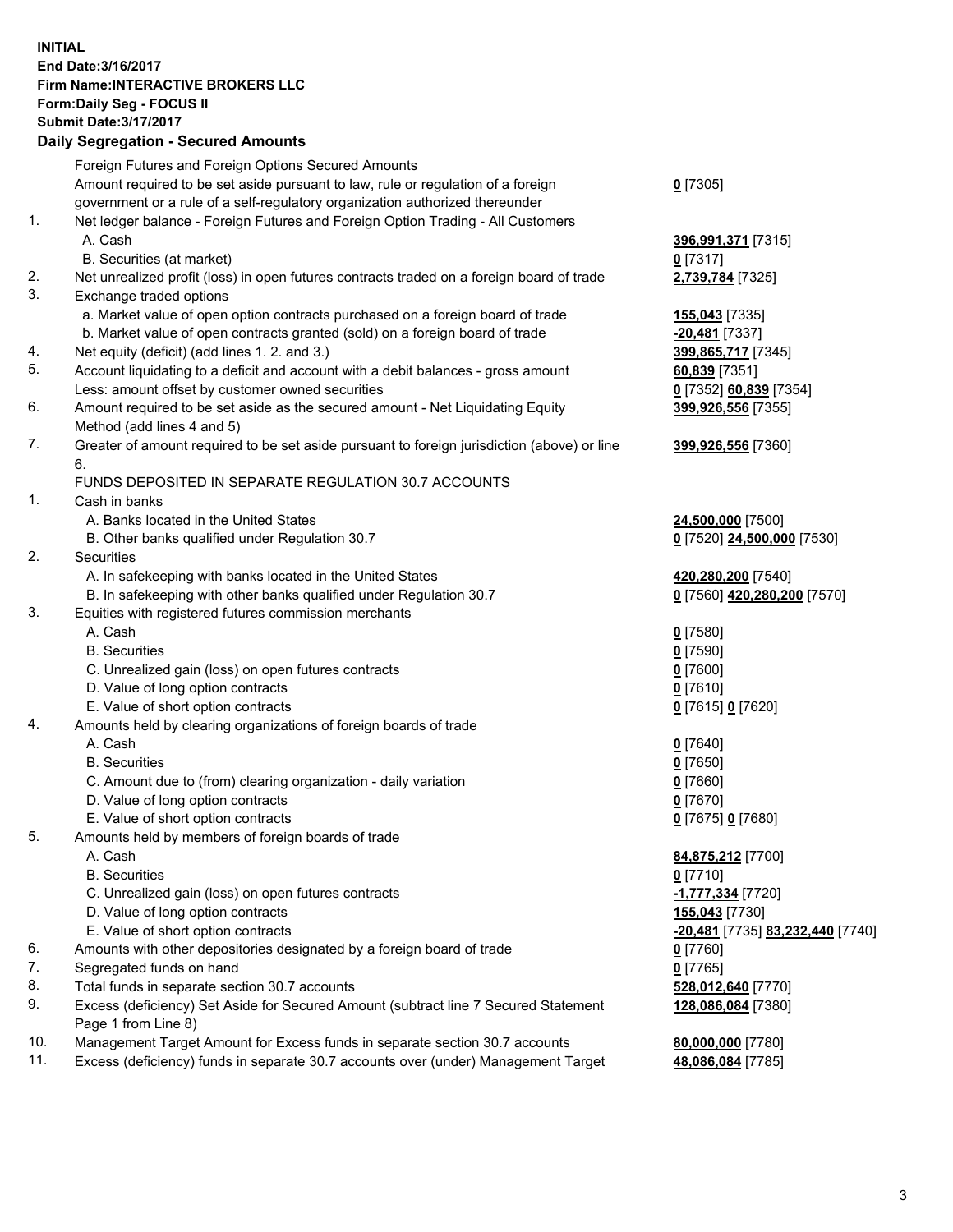**INITIAL End Date:3/16/2017 Firm Name:INTERACTIVE BROKERS LLC Form:Daily Seg - FOCUS II Submit Date:3/17/2017 Daily Segregation - Segregation Statement** SEGREGATION REQUIREMENTS(Section 4d(2) of the CEAct) 1. Net ledger balance A. Cash **3,379,441,642** [7010] B. Securities (at market) **0** [7020] 2. Net unrealized profit (loss) in open futures contracts traded on a contract market **-120,870,290** [7030] 3. Exchange traded options A. Add market value of open option contracts purchased on a contract market **142,751,664** [7032] B. Deduct market value of open option contracts granted (sold) on a contract market **-250,128,545** [7033] 4. Net equity (deficit) (add lines 1, 2 and 3) **3,151,194,471** [7040] 5. Accounts liquidating to a deficit and accounts with debit balances - gross amount **161,512** [7045] Less: amount offset by customer securities **0** [7047] **161,512** [7050] 6. Amount required to be segregated (add lines 4 and 5) **3,151,355,983** [7060] FUNDS IN SEGREGATED ACCOUNTS 7. Deposited in segregated funds bank accounts A. Cash **64,072,737** [7070] B. Securities representing investments of customers' funds (at market) **2,017,264,165** [7080] C. Securities held for particular customers or option customers in lieu of cash (at market) **0** [7090] 8. Margins on deposit with derivatives clearing organizations of contract markets A. Cash **18,989,039** [7100] B. Securities representing investments of customers' funds (at market) **1,410,490,793** [7110] C. Securities held for particular customers or option customers in lieu of cash (at market) **0** [7120] 9. Net settlement from (to) derivatives clearing organizations of contract markets **-6,210,482** [7130] 10. Exchange traded options A. Value of open long option contracts **142,733,778** [7132] B. Value of open short option contracts **-250,114,654** [7133] 11. Net equities with other FCMs A. Net liquidating equity **0** [7140] B. Securities representing investments of customers' funds (at market) **0** [7160] C. Securities held for particular customers or option customers in lieu of cash (at market) **0** [7170] 12. Segregated funds on hand **0** [7150] 13. Total amount in segregation (add lines 7 through 12) **3,397,225,376** [7180] 14. Excess (deficiency) funds in segregation (subtract line 6 from line 13) **245,869,393** [7190] 15. Management Target Amount for Excess funds in segregation **155,000,000** [7194]

16. Excess (deficiency) funds in segregation over (under) Management Target Amount Excess

**90,869,393** [7198]